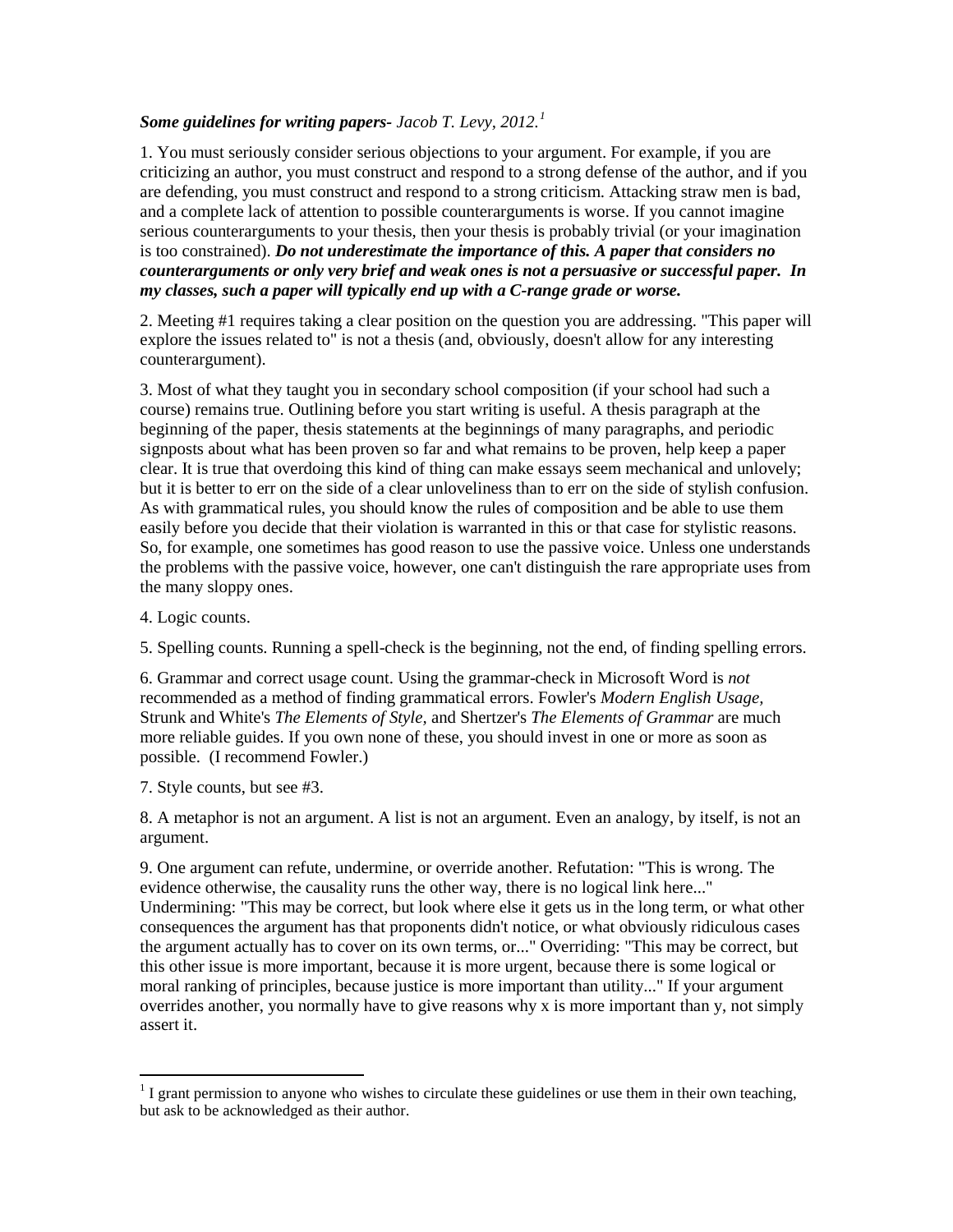10. Beware of introductions and conclusions, especially in short papers. A lengthy introduction discussing how important a question is and how many great thinkers have thought about it for how many centuries is a waste of space, and space is your most precious resource. Cut to the chase; offer your thesis and outline your argument. Conclusions should not include surprises; they should clearly state the conclusions that have already unfolded through the course of the argument. Unsupported speculations about other related questions, or unargued-for controversial claims about the wider significance of what you have established, can only weaken the force of the arguments you *have* made.

11. Statements such as "I think X," "I believe X," and (worst of all) "I feel X" are autobiographical. They tell the reader something about you; they tell the reader nothing about claim X. Sometimes— rarely— there is a call for such constructions, but don't use them when you really mean to be arguing in support of X. These certainly cannot be theses, which you can tell because the only possible objections would come from a mind-reader or psychologist showing that you *don't* think, believe, or feel X.

12. Beware of what the old T.V. show "Yes, Minister" jokingly referred to as *irregular verbs:* "I give confidential security briefings. You leak. He has been charged under section 2a of the Official Secrets Act" or "I have an independent mind, you are eccentric, he is around the twist." Compare Hobbes: "There be other names of government in the histories and books of policy; as tyranny and oligarchy; but they are not the names of other forms of government, but of the same forms misliked. For they that are discontented under monarchy call it tyranny; and they that are displeased with aristocracy call it oligarchy: so also, they which find themselves grieved under a democracy call it anarchy…"

Irregularities you might commit: "I believe in freedom, you believe in license, he believes in anarchy." "I belong to a denomination, you belong to a sect, he belongs to a cult." "I have principles; you have an ideology; he is a fanatic." "I believe in appropriate regulation; you are an authoritarian; he is a fascist." "I am a philosopher; you are a casuist; he is a sophist." In each case there are legitimate distinctions to be drawn; but there is also a temptation to score rhetorical points by simply renaming the phenomenon depending on whether it is liked or misliked. If you draw these distinctions, you should be able to defend them. It is not an argument simply to give what you like a nice name and what you don't like a rude one.

13. I wish this went without saying, but: no emoticons, no internet or chat-based shorthand, and no vulgarity. Vulgar words may of course be quoted in appropriate contexts, such as a paper about censorship. The rule against them does not apply to religious words used in their strict sense, e.g. *damn* and *hell* (and, of relevance to students from Quebec, *tabernacle* and *chalice.)*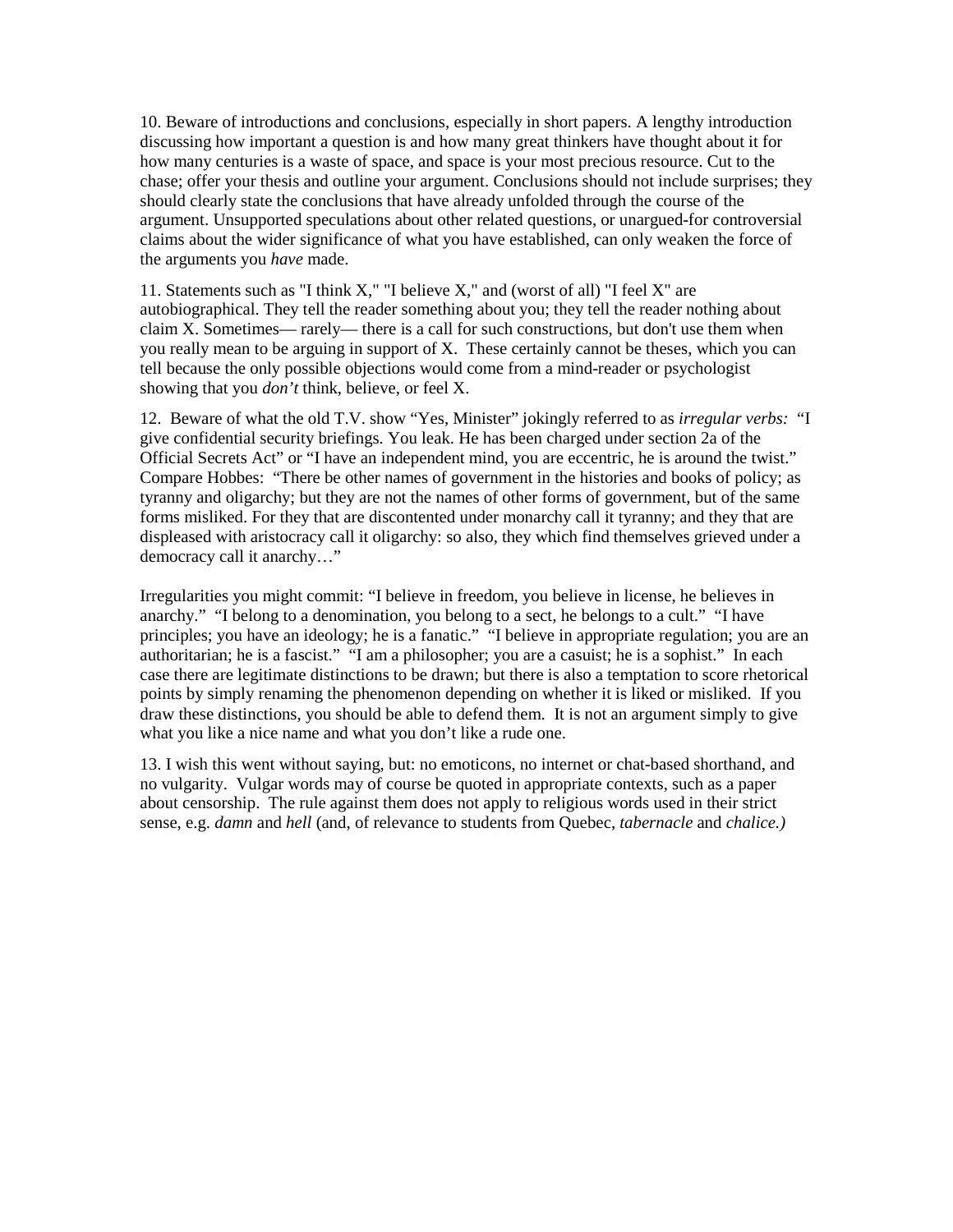# **"You keep using that word. I do not think it means what you think it means." Inigo Montoya**

This is a list of some common mistakes, but is by no means complete. Buy and use a style guide such as Fowler's for more complete guidance. Examples and explanations are short and sometimes incomplete; when they conflict with fuller accounts in a style guide or dictionary, rely on the latter.

**You will be held fully responsible for errors on these points.** Using "disinterested" for "uninterested" **will** have an effect on your grade.

Some of these are subtle points but many are not, and they are important not only for this class but also for your ability to come across as a literate and competent user of English. Writing "would of" instead of "would have," or mixing up "its" and "it's" or "loose" and "lose," is sloppy and leaves an unprofessional, childish impression.

### *Observe the following distinctions.*

**CATEGORY 1: RULES. Violations of these are simply mistakes. Even in casual writing, you should maintain these distinctions; otherwise, you're just using the wrong word.**

**disinterested/ uninterested**. *disinterested* means impartial; someone who doesn't care is *uninterested*.

**its/ it's** *its* means *belongs to it; it's* is short for *it is*

**affect/ effect** A affects B; A effected a change in B; C is the cause, D is the effect; a prisoner turns over personal effects; he affects a cane, pocket watch, and bowtie in order to appear eccentric. Unless you're quite sure of this distinction, stick to using *affect* as a verb and *effect* as a noun.

**imply/** infer The author implies, the data imply; the reader or the researcher infers.

**refute/ deny/ disagree** *refute* requires logical success; it is a disproof of the other position, not a mere assertion that it is wrong. Monty Python's **Argument Clinic** ("This isn't an argument." "Yes it is!" "No it isn't, it's just contradictions!" "No it isn't!") offers only denials, not refutations. When you say that A *refutes* B, you must be prepared to show why and how A's *denials* of or *disagreements* with B's view are successful.

**lay/ lie** *lay* is a transitive verb; it requires an object. I lay the book down; I went to lie down on the bed. The Christian prayer goes "Now I lay *me* down to sleep," not "now I lay down to sleep;" "me" (or in normal speech "myself") is the object, and is necessary.

**less/ fewer** *fewer* for discrete objects you can count, *less* for general amount. Less reading, but fewer pages of reading. We need less labor; we need fewer workers.

**of/ have** would *have*, should *have*, could *have*, must *have*; not would of, could of, should of, must of

**populace/ populous** *Populace* is a noun; the population, the people. *Populous* is an adjective.

**discreet/ discrete** *discrete* means noncontinuous or individuated, not subtle or quiet or private.

**everyday/ every day** When you mean "routine" or "normal," it's *everyday,* one word*.* "Every day on the island, the characters on *Lost* experience something unknown to the everyday world."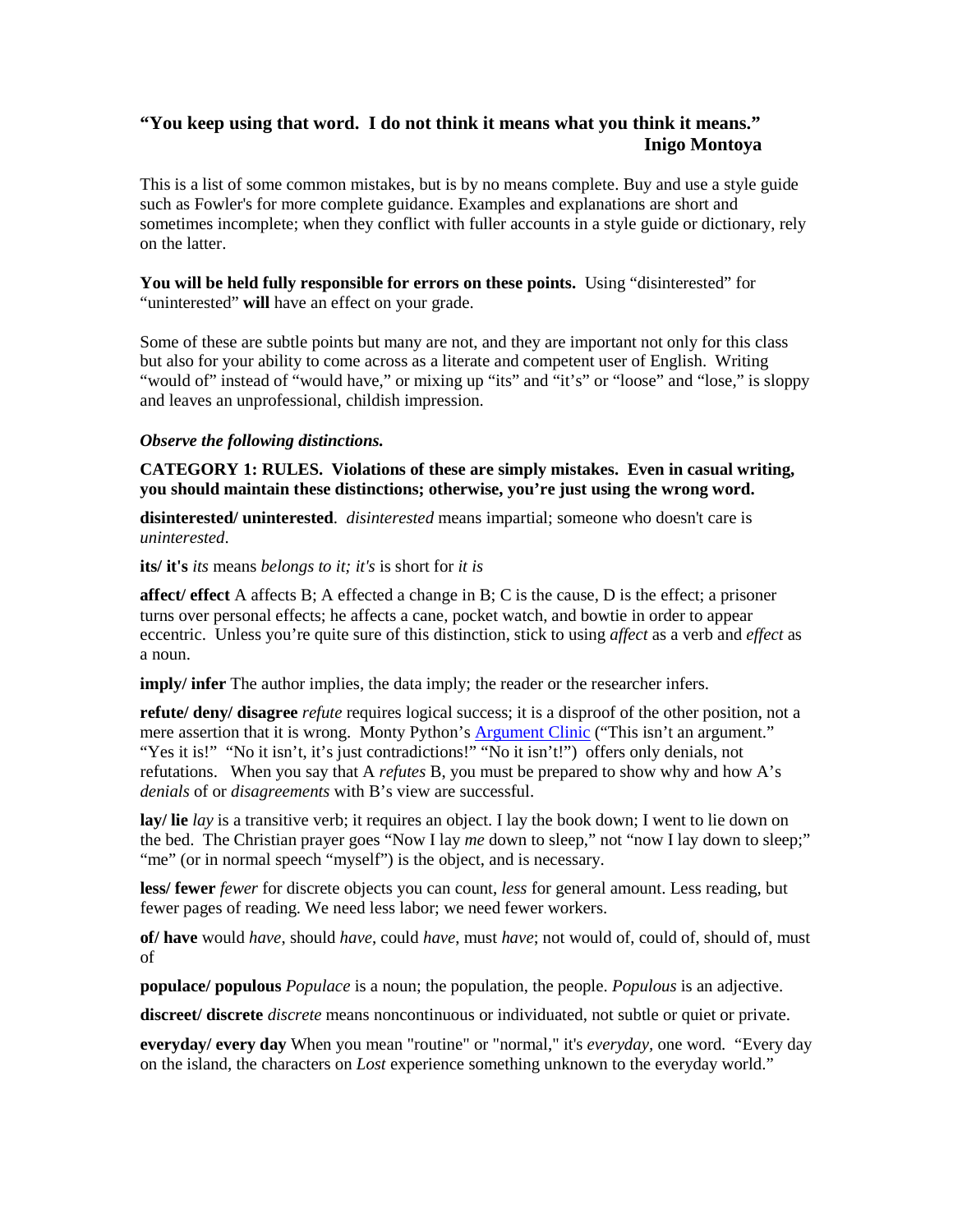**principle/ principal** *Principle* is the noun that means a rule, a norm, a goal. *Principal* is the adjective meaning primary, or the noun that refers to a primary actor, the first officer of our university, or the director of an agent.

**precedent/ president** *According to the precedent set in* Clinton vs. Jones, *a President may be sued while in office.*

**dissent/ descent** *Hobbes worries that too much* dissent *might begin a society's* descent *into civil war.*

**ensure/ insure** Ordinarily one *insures against* a bad outcome, e.g. by buying insurance. One aims to *ensure* (that is, bring about or guarantee) a good outcome. Hobbes does not try to *insure* peace.

**lose/ loose** To *loose* something is to release it from some kind of restraint, to let it go. *Loose* as a verb isn't an everyday construction; it can always be replaced by *release* or *let loose.* If the sentence doesn't work with such a replacement, then you mean *lose,* the opposite of *gain* or *find.* I *lose* my freedom, my glasses, or my job; I have the most to *lose.* 

**ambiguous/ ambivalent** *Ambiguous* refers to a problem of interpretation; I don't know what a text means because it's *ambiguous* on an important point. *Ambivalent* is the attitude of being divided between two options. It may be that a text is *ambiguous* on a question because the author was *ambivalent* about the correct answer; or it may just be that the author expressed himself or herself unclearly. Your facial expression might be *ambiguous;* I, as an observer, don't know how to interpret it; that might be because your inner state of mind is *ambivalent,* or might be because you're very good at concealing what are actually very strong thoughts and feelings on your part.

**tenant/ tenet** Unrelated. A *tenant* inhabits a house or a piece of land. A *tenet* is a belief or a principle. A philosopher, or any other landlord, who held his or her *tenants* firmly would be guilty of assault.

**imminent/ immanent/ eminent** *Eminent* means well-known, distinguished. *Imminent* means soon. *Immanent* is a specialized word meaning *inherent* or *internal*; if you're not absolutely sure that it's the one you mean, it's probably not. Its most common use for our purposes is in the phrase *immanent critique,* a critique that takes place within the boundaries or assumptions of the existing argument. An immanent critique does not challenge the foundations of an argument, but tries to show that those foundations really lead to different conclusions.

**which/ that** *which* for clauses that aren't necessary to identify the object, usually set off by commas; *that* for clauses that are necessary to specify the one being talked about.

**who/ whom/ that** Avoid *that* when the antecedent is a person. *Who* is to *whom* as *I* is to *me.* To whom should I give the ball? Give the ball to me. Who wrote the paper?

**may/ might** When speaking about a present or future action, *might* expresses some doubt, while *may* is agnostic about likelihood. When speaking about past actions, only *might have* is correct for counterfactuals, things that could have happened but didn't. "If Japan had won the battle of Midway, it might have won the war."

**may/ can** *can* refers to possibility, *may* to permission

**comma/ semi-colon/ colon** Semi-colons separate full independent clauses in the same sentence, or items in a list that contain commas within them. A colon precedes a list, or separates two independent clauses in the same sentence when the second is a restatement or an amplification of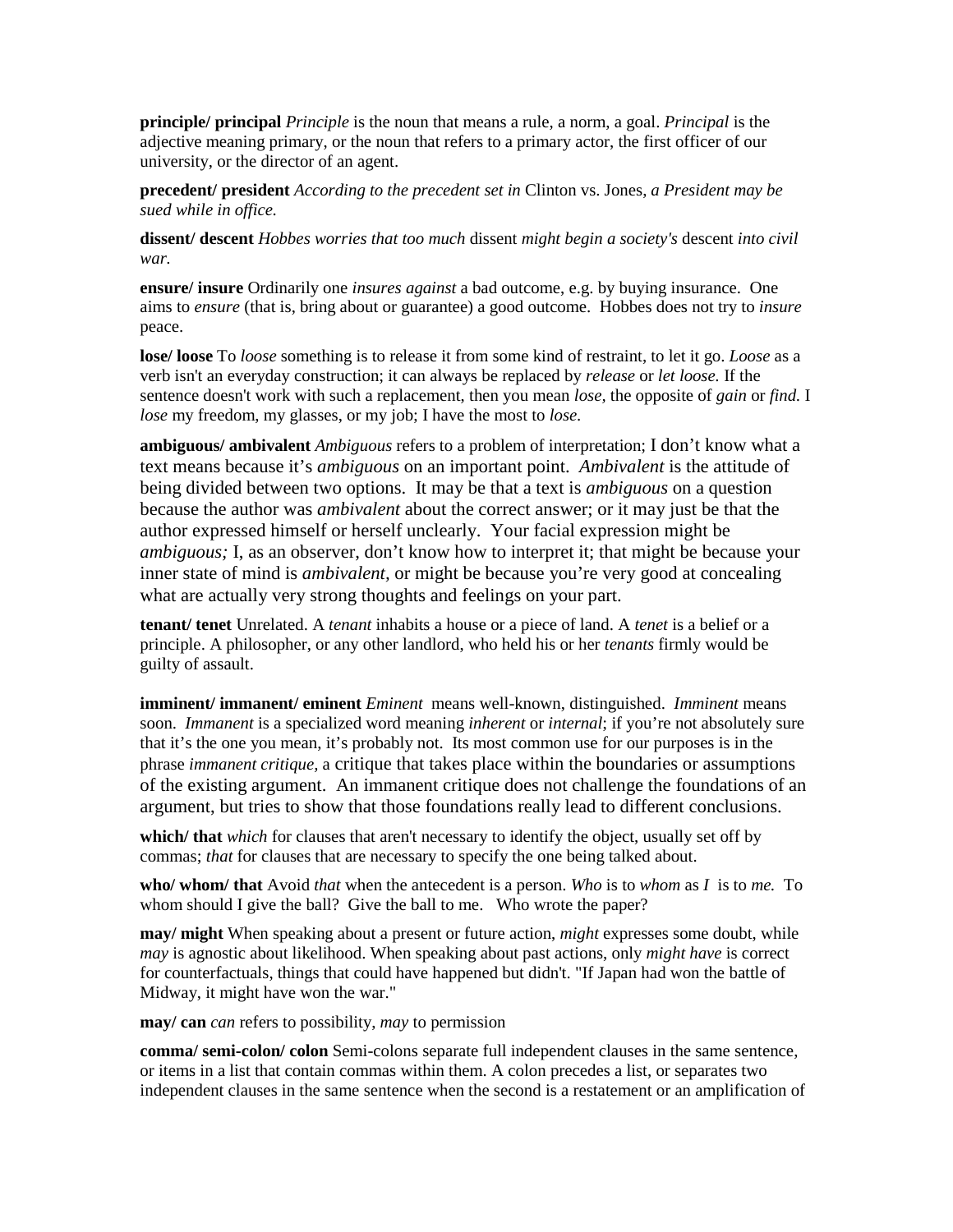the first. Commas set off most phrases and dependent clauses, and separate the items in a list except when the items themselves contain commas.

**To beg the question** is **to assume the conclusion.** It is *not* merely "to invite the follow-up question" or "suggest the next question." "I win the argument because I'm right" begs the question; if we already knew that you were right, then who won the argument wouldn't be under dispute. *If you don't understand the difference between assuming the conclusion and inviting a follow-up question, you're probably misusing "to beg the question" and you should avoid the phrase.*

the phrase is "**all intents and purposes**," and not, e.g., "**all intensive purposes**."

**CATEGORY 2: CONTROVERSIAL RULES, OR STRONG GUIDELINES. In all these cases I think the distinction is worth making, and that the rule I describe is the right one. In formal writing you'll almost always be better off maintaining these distinctions. But in some cases ordinary usage has come to vary quite widely from the traditional rule; in others there's disagreement about whether there is such a rule; and in others the rule is maintained in formal writing but not in casual writing or in speech. I ask that you at least observe these distinctions in writing for this class, and urge you to observe them in other formal writing. In any case, I think you're better off at least** *knowing* **the traditional formal rule.**

**if/ whether** *if* demands an implicit or explicit *then* in consequence. *Whether* takes an implicit or explicit *or not. If* your sentence or thought begins with "I wonder," *[implied "then"]* it should take "whether," not "if." I wonder *whether [implied "or not"]* there are any exceptions.

**farther/ further** (*farther* for actual physical distance, but "Nothing could be further from my thoughts."

**tolerance/ toleration** Usually *tolerance* is a personal attitude, *toleration* a policy, as in state toleration of religion; this is not as hard and fast a rule as the others on this list.

**hopefully/ I hope that** *hopefully* does not mean what you almost certainly think it means. "He looked up his grade hopefully," not "Hopefully, it won't rain today." Say "I hope that it won't rain today."

**sensuous/ sensual** Anything appealing to the senses, such as a painting or a piece of food, can be sensuous. Most of us most of the time don't find food sensual.

**between/among** *between* for two people or objects, *among* for three or more.

**like/ such as** *Like* creates a category that *excludes the example you're about to mention.* In this course we read books *like [but not including]* Rousseau's *Emile.* We read books *such as [and possibly including]* his *Social Contract.*

### *Pay careful attention to:*

subjunctive verbs, noun-pronoun agreement, subject-verb agreement, correct use of apostrophes, parallel constructions

### *Be careful to avoid:*